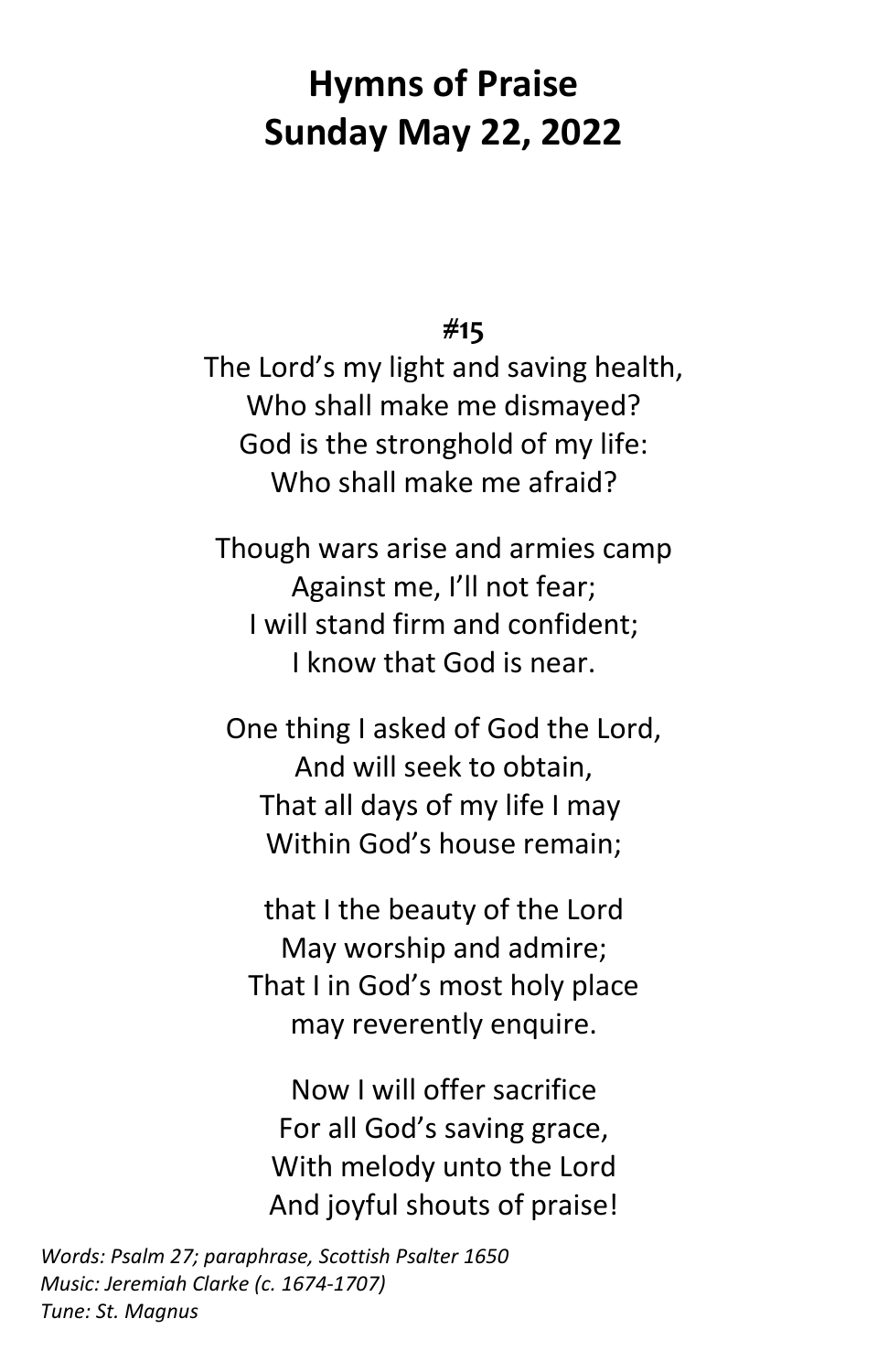**#646 (sing 2 times)** Lead me, Jesus; I will follow, down the dusty pathways, all along the sea. Teach me, Jesus, to be loving: your disciple I will be.

*descant: Open my eyes that I may see; I will serve you: your disciple I will be*

*Words and Music: Ted Creen (b. 1948) Tune: Lead me, Jesus*

## **#382**

Spirit of God, descend upon my heart; wean it from earth; through all its pulses move. Stoop to my weakness, mighty as thou art, and make me love thee as I ought to love.

I ask no dream, no prophet ecstasies, no sudden rending of the veil of clay, no angel messenger, no opening skies, but take the dimness of my soul away.

Hast thou not bid me love thee, God and King? All, all thine own, soul, heart and strength and mind; I see thy cross; there teach my heart to cling: oh let me seek thee and oh let me find.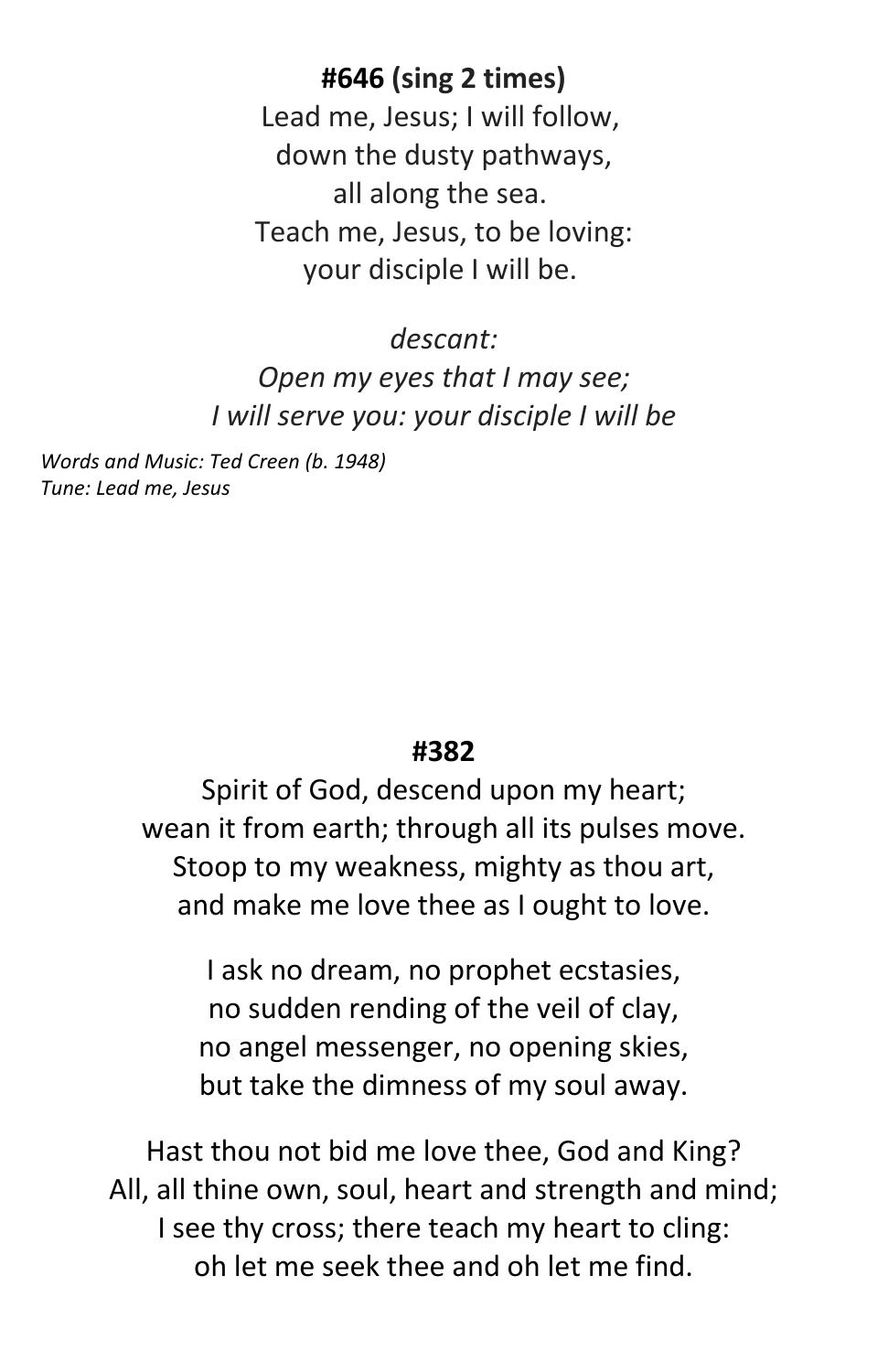Teach me to feel that thou art always nigh; teach me the struggles of the soul to bear, to face the rising doubt, the rebel sigh; teach me the patience of unanswered prayer.

Teach me to love thee as thine angels love, one holy passion filling all my frame: the baptism of the heaven descended Dove, my heart an altar and thy love the flame.

*Words: George Croly (1780-1860) Music: ascribed to Frederick Cook Atkinson (1841-1860) Tune: Morecambe*

## **#830 – Doxology**

Praise God from whom all blessings flow; praise him all creatures here below; praise him above, ye heavenly host; praise Father, Son and Holy Ghost.

*Words: Thomas Ken (1637-1711). Music: Genevan Psalter 1551. Tune: Old 100th*